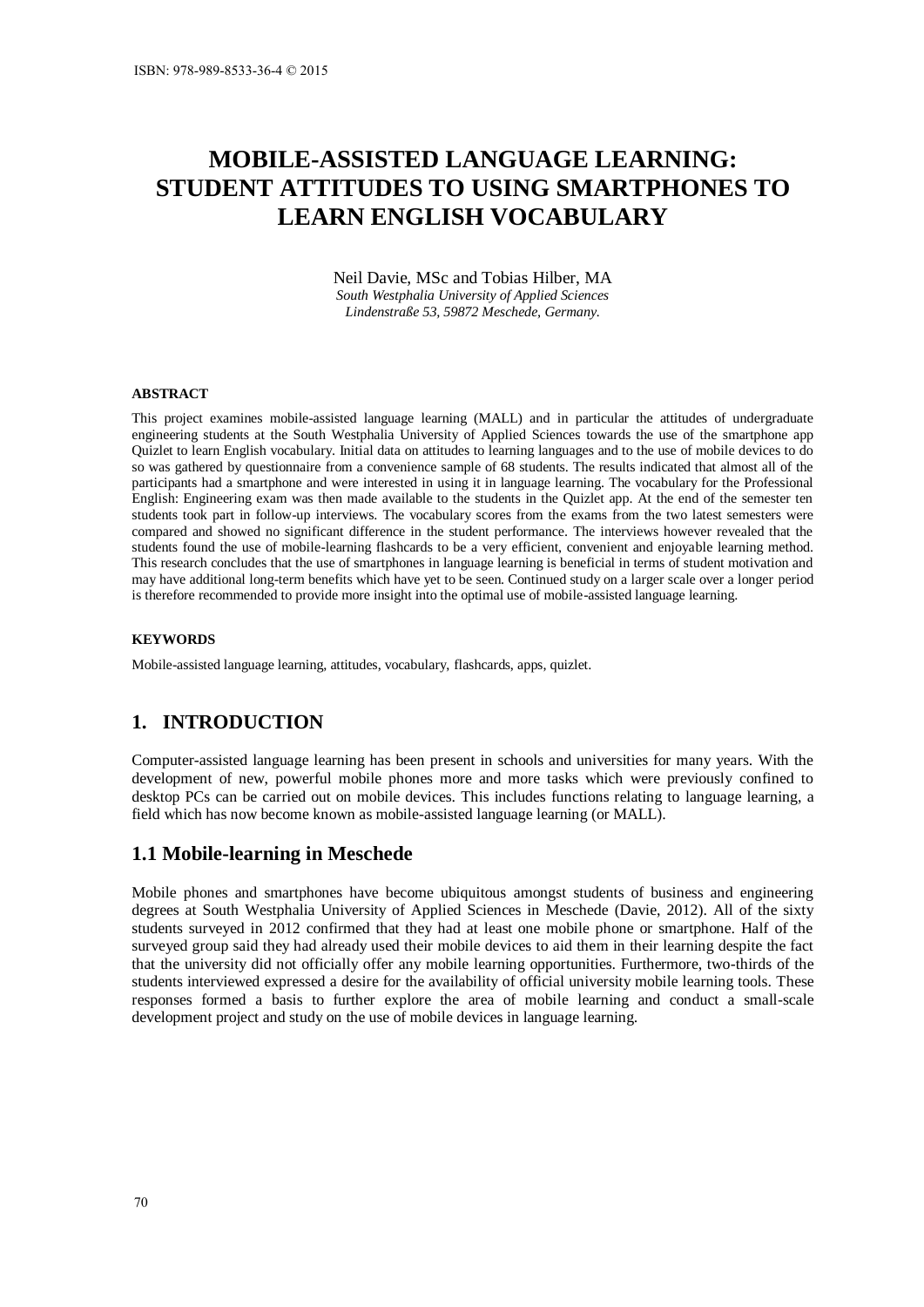## **2. BODY OF PAPER**

Research by Saran et al. (2008), Lu (2008) and Kukulska-Hulme & Shield (2008) has shown that students are favourable to the use of mobile devices for learning vocabulary and studies have also shown positive results. However, Chinnery (2006) states that there is no decisive evidence that newer technologies are any better than existing ones and Beatty (2003) confirms that teachers have to think very carefully before investing time and money in new (and unproven) technologies. The rationale of this study is therefore an attempt to reconcile the fact that students seem keen to make use of mobile learning technologies whilst at the same time there is a lack of conclusive evidence about its value for learners. This study will attempt to discover whether mobile-assisted language learning techniques do indeed offer a benefit to learners. Particular attention will be given to the mastery of vocabulary as an area which students often label as monotonous to learn and which seems to lend itself to the opportunities and restrictions offered by mobile learning. 11th International Conference Mobile Learning 2015<br>me R. Shield (2008) has shown that students are<br>ny and studies have also shown nostive results.<br>Vidence that newer technologies are cany betternal to<br>wide to think very c

For the purposes of this paper a clear definition of mobile-assisted language learning is required. Valarmathi (2011) defines it simply as the use of a mobile device in support of the (language) learning experience. The devices involved could therefore be a personal digital assistant (PDA), a normal mobile phone (now also known as a "dumbphone"), a smartphone, a tablet computer or an mp3 player. Each of these devices offers a combination of unique affordances which all influence the way in which it can be used as an educational tool.

For Ally & Prieto-Blázquez (2014) it is important to emphasize the mobility of the learner who should remain at the centre of the learning, rather than the technology. The role of the technology is simply to allow the learner to learn, regardless of context. Kukulska-Hulme & Shield (2008) share this sentiment. For them, mobile-assisted language learning is "formal or informal learning mediated via handheld devices which are potentially available for use anytime, anywhere".

Wagner (2005) confirms that mobile phones are a natural choice for use in mobile learning as they have already been adopted by the majority of students. This means little training or support should be required. Studies have also shown that using a device that is owned by the student is more effective than using a borrowed device (Kukulska-Hulme, 2009). This all makes a bring-your-own-device (BYOD) approach possible, saving institutions costs in both financial and administrative terms.

Flashcards are a popular tool for learning vocabulary which also now has a smartphone equivalent. Azabdaftari & Mozaheb (2012) compared the success of using traditional, paper-based flashcards with using

a smartphone app for digital flashcards. Digital flashcards have the advantages of supporting multimedia (e.g. audio files as well as text or pictures) and can also monitor and store the learner's progress. If the learner is trying to learn a large amount of vocabulary or various different lists a flashcard app can be more manageable than a stack of several hundred paper cards. In Azabdaftari & Mozaheb's study, at the Islamic Azad University in Iran, a group of 40 students used a flashcard app combined with SMS and internet dictionaries, whereas the control group of 40 students used traditional paper-based flashcards over a seven week period. A multiple-choice test was then used to evaluate the success of both strategies. Qualitative interviews were also conducted with 10 members of each group to assess the students' attitudes to the learning methods. The results showed that the mobile learning students performed significantly better than the control group.

Nevertheless it appears difficult to provide empirical evidence of mobile technologies improving students' subject skills. Many researchers have instead focused on the learners' attitude to mobile learning as a measure of its success (Kutluk & Gülmez, 2014; Jaradat, 2014). Kutluk and Gülmez (2014) explored accounting students' attitudes to the use of mobile technologies for learning. The 343 students who participated in the study had not yet officially used mobile devices in their accounting lessons but the majority had a positive attitude towards using m-learning and believed that using mobile technology for homework or research would be easy and quick.

Jaradat (2014) examined student attitudes and perceptions of the use of m-learning to learn French and attempted to measure changes to student performance before and after the use of mobile learning technologies. The 36 female students who took part in this study over two semesters made use of m-learning both inside and outside the classroom. Survey data collected on attitudes to learning French in both formal and informal settings and the use of mobile technologies was enhanced with the data from ten interviews conducted with randomly selected members of the group. The results of the survey revealed that 76% preferred to receive their French lessons by mobile phone rather than on a PC or in class. 90% said they were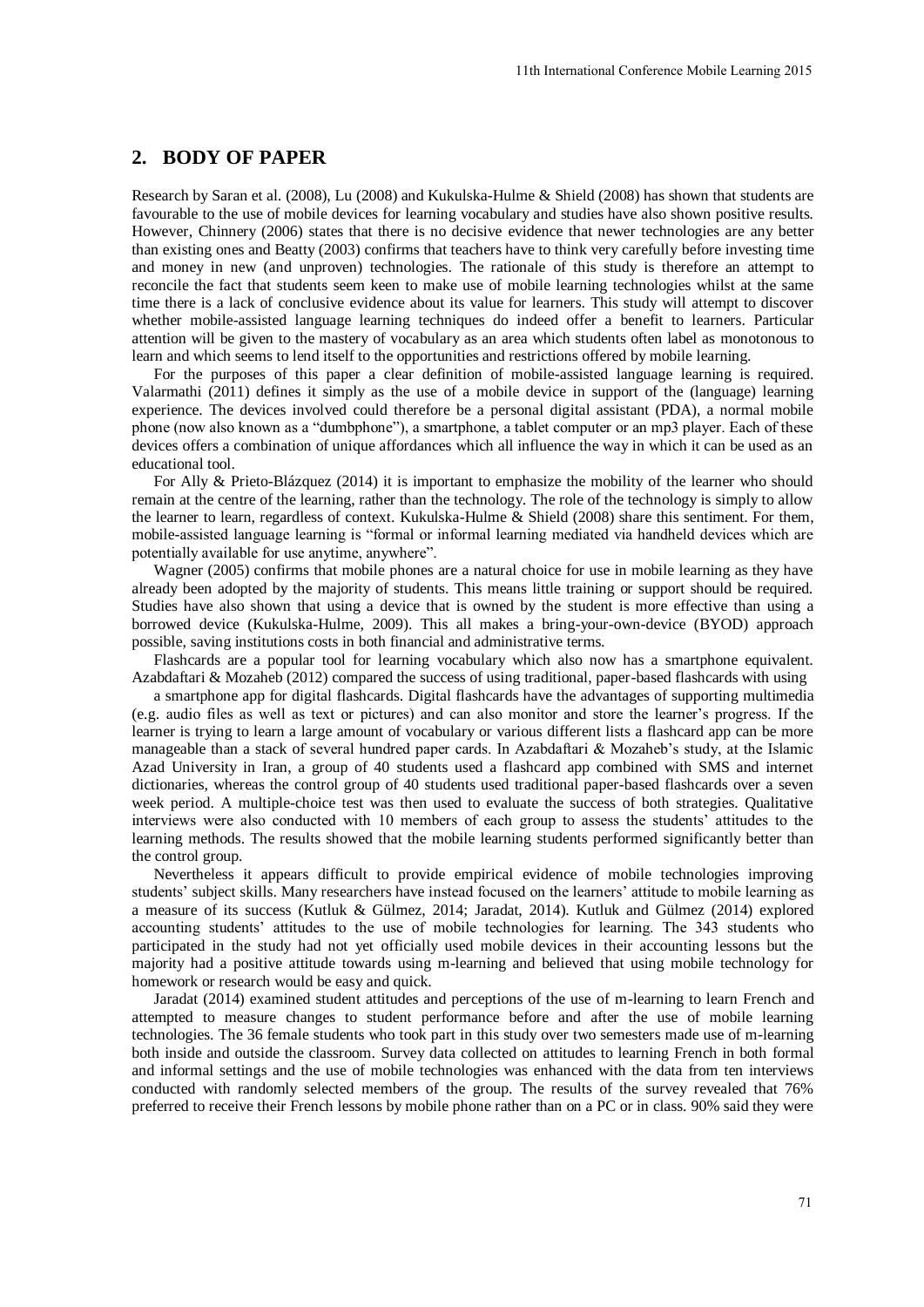satisfied with the use of m-learning and 91% said they wanted to continue using it to learn French. However, the pre-test, post-test analysis carried out by Jaradat did not show a large improvement in the students' learning. The students saw the use of mobile technologies as improving the communication within the class and between the class and teacher. The results suggest that in this case m-learning can be seen as an efficient tool, if not necessarily an effective one.

Lominé (2009) identified three factors which have to be considered when implementing an m-learning strategy – pedagogy, economics and technology. The pedagogy must be clear before any trials are begun. It is also paramount that this is the driving force rather than the technology. The economics is the area which seems to be neglected by many of these studies – how much will such a system cost both the lecturer and the students and is it more cost-effective than alternative technologies? As well as the financial cost, this could be a high physical and emotional cost for all involved if it is not researched thoroughly. Lastly, the technology has to be considered carefully. At our institution almost all students seem to have a mobile phone (if not a smartphone). This is however not always the case and in addition, as a very hilly area, there are some villages and areas which have very poor, or no, mobile phone reception which could greatly influence the effectiveness of such a study as well as the students' attitude to the value of the tool.

The nature of mobile learning must also not be forgotten. It is, as described by Kukulska-Hulme and Traxler (Beetham & Sharpe, 2007), spontaneous, opportunistic and informal. These factors mean that it may be difficult for the learner to concentrate on learning when surrounded by distractions which are not present in the usual classroom. It therefore seems that there are significant challenges in using mobile devices to teach aspects of English as a foreign language, such as vocabulary or grammar, but with consideration they can be overcome.

Although not all overridingly positive, the results of these studies seem to suggest that there is merit in pursuing mobile-assisted language learning to help students learn vocabulary. As well as the positive affordances offered by mobile devices, their technological limitations should also not be forgotten. The smaller screen sizes and lack of physical keyboard mean that the learning activities used in class or computer-based e-learning may not be appropriate. Learning content has to be adjusted accordingly to suit the medium. The fact that this area of Germany does not have complete mobile phone coverage also means that activities which require a constant internet connection may be not always be usable. Learning material which can be accessed partly or completely offline should therefore be given preference. Finally, the studies considered here were all relatively small-scale and short term. Conducting a similar experiment over a longer period (for example the full 15 weeks of a semester) with a larger population (150 students) may prove to be more complicated. It would however also produce more reliable results and add more to the body of knowledge in this area. Many researchers (Small, M., 2014; Ally & Prieto-Blázquez, 2014) agree that there is promising evidence about the success of mobile-assisted language learning but that more research, especially empirical research, needs to be carried out to confirm and expand upon these findings.

## **2.1 Quizlet and MALL**

Quizlet (www.Quizlet.com) is a web-based vocabulary-learning program started by Andrew Sutherland in 2005 for a high school French class (Quizlet, undated). According to the website, the site now contains over 40 million study sets created by users, both students and teachers, from all over the world. To create a new study set, as for the Professional English: Engineering vocabulary, a user can either enter each item manually on the website or they can be uploaded from an Excel or .csv file. As an Excel document with all the vocabulary for the module already existed, this was uploaded to the site and then checked for any conversion errors. Thus the entire list of vocabulary was made available within a few minutes. It is possible to control access to a study set by making it public or private. Making a list private however means that a list of approved users has to be created and the users then have to log in to the site to gain access. Leaving the vocabulary list public meant that all students could have immediate access to it without any need to wait for approval or log in.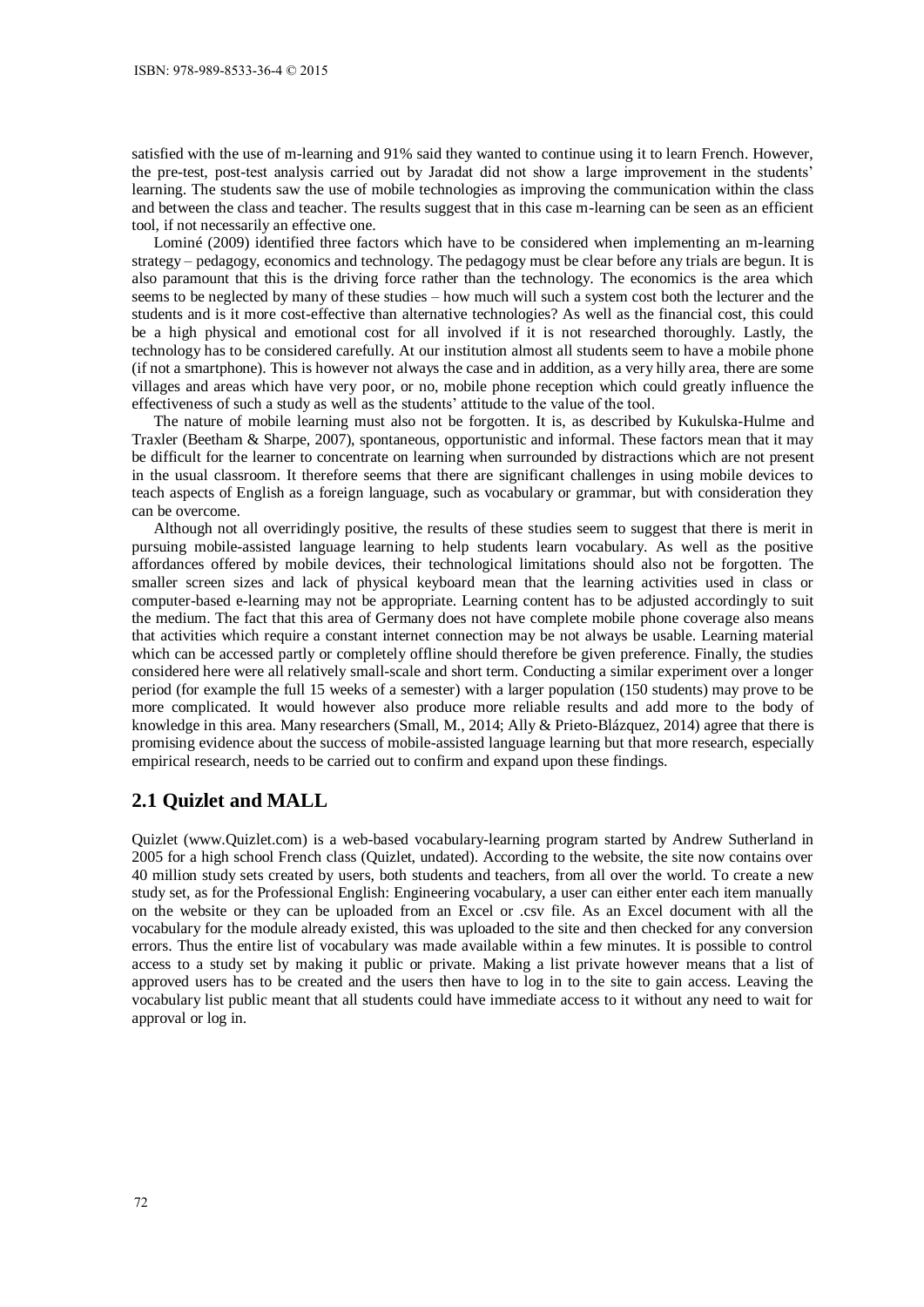## **2.2 Research Methodology**

A questionnaire consisting of 24 Likert-scale questions was distributed to a convenience sample of 26 second-semester students of Mechanical Engineering and Electrical Engineering during a Professional English: Engineering class at the beginning of the summer semester 2014. In addition, a total of 42 students of business and business with engineering-based degrees also completed the questionnaire. Although these students were not sitting the same Professional English: Engineering exam the vocabulary for their Business English: Professional exam had also been made available to learn using Quizlet. 11th International Conference Mobile Learning 2015<br>
as distributed to a convenience sample of 26<br>
Electrical Engineering during a Professional<br>
metester 2014. In addition, a total of 24 student<br>
mensing Poince and the voca

In August 2014 interviews were conducted with a convenience sample of ten undergraduate students, 5 male and 5 female. The following five questions were asked to encourage discussion:

- 1. The vocabulary for all English courses can now be downloaded and studied using the Quizlet app. Have you already used the app and how did you find it?
- 2. How did you previously learn vocabulary? What advantages or disadvantages do you see in using Quizlet?
- 3. The Quizlet app has three modes: Cards, Learn and Match. Which of these have you used and how did you find them?
- 4. In a recent survey 73% of participants agreed or strongly agreed that mobile learning could help them learn English. Was do you think?
- 5. More than half of the survey participants (55%) would welcome it if tutors started to use mobile learning. What do you think?

Questions 4 and 5 refer to artefacts produced during the analysis of the student questionnaires. It was hoped that this "real-world" information would encourage students to reflect upon their own opinions on the subject.

## **2.3 Findings**

The survey results showed that mobile phone ownership is indeed as common as thought with only one out of the 68 participants admitting to not having one. 48 of the respondents were male and only 20 female with the sample ranging in age from 19 to 37 years old with the mean age being 22.

When asked to comment on the statement "Mobile learning can help me improve my English", 77% of the engineering students and 72% of the business students strongly agreed or agreed.

The students were then asked to comment on "Using a smartphone for learning purposes would be easy". The majority of students were again positively inclined towards this statement: 62% of the engineering students and 52% of the business students agreed or strongly agreed. Only a minority disagreed or strongly disagreed (engineers=4%, business=10%) and a large percentage from both groups (engineers=35%, business=36%) remained unconvinced in either direction.

The third statement attempted to gauge whether the students themselves felt they were knowledgeable enough to use their smartphone as a learning tool. Here the students were very sure of their own abilities with 77% of the engineers and 62% of the business students agreeing or strongly agreeing with the statement.

The following statement could be considered the most important before investing time, money and energy in adopting a MALL approach. The students were asked to comment on whether they were interested in using their smartphones to learn English. The engineering students were clearly more interested in this proposition with 69% agreeing or strongly agreeing with the statement in comparison with only 50% of the business students. The business student group also included the most students who disagreed or strongly disagreed with the idea (17% and 7% respectively).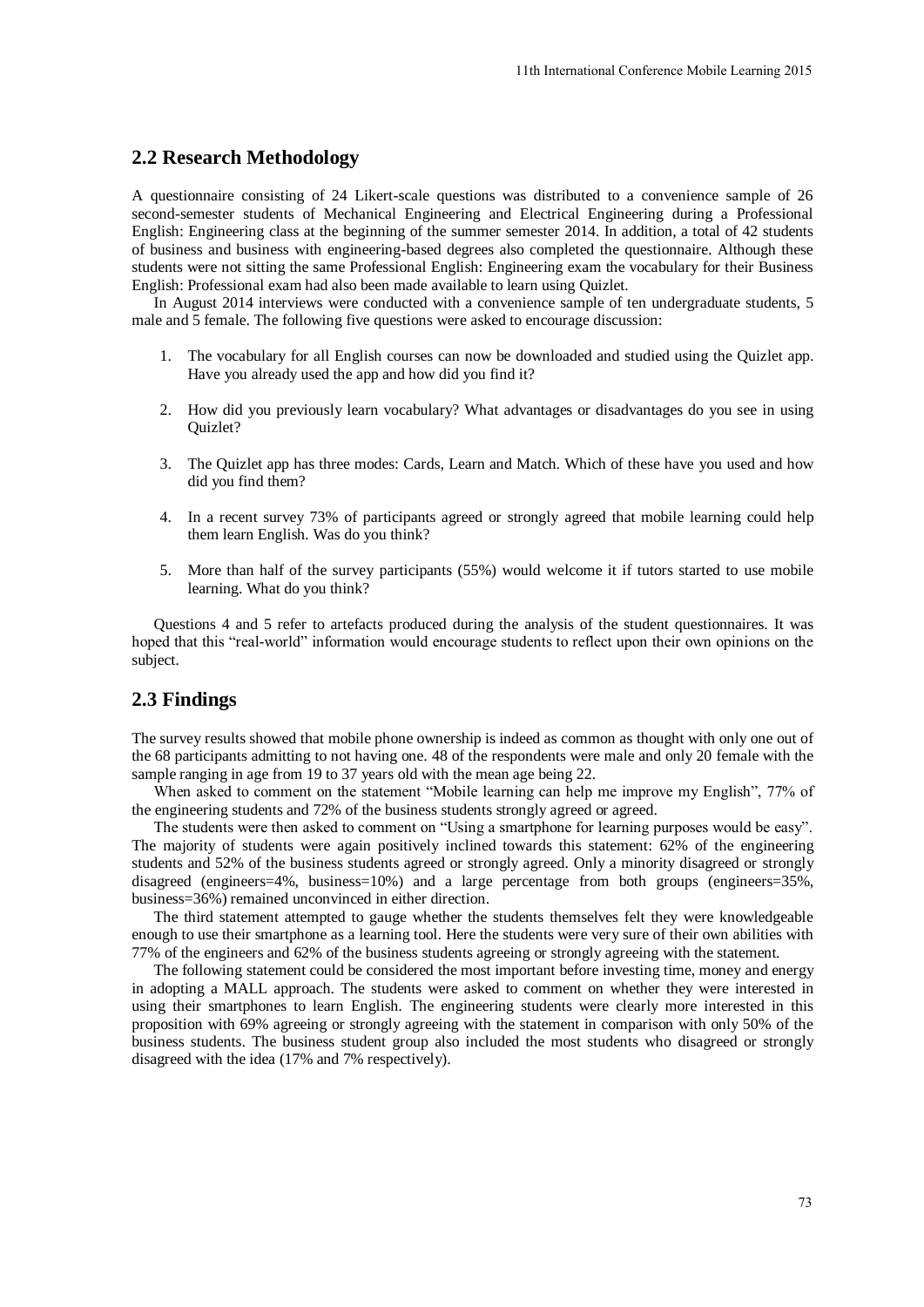Statement 5 of this section explored whether support from the university would encourage students to make use of mobile learning. 57% of the business students agreed or strongly agreed with this statement as well as 50% of the engineering students. In the engineering group 35% of the students chose the neither agree nor disagree option compared to only 26 of the business students. 15% of the engineering students and 16% of the business students would not be more likely to use mobile learning if the university provided technical support. This may however not mean that these students do not want to use mobile learning. It could rather mean that they do not feel support from the university is necessary so its availability or lack of availability could have no impact on their decision to use mobile learning. A comparison with the positive responses to the second statement "Using a smartphone for learning purposes would be easy" and the third statement "I have the knowledge necessary to use a smartphone for learning" would tend to support this belief.

The sixth statement attempted to discover whether the students really wanted their teachers to make use of mobile learning. In response to this statement 69% of the engineering students agreed or strongly agreed and 45% of the business students. The remaining business students were not necessarily against the idea of using mobile learning, 36% said they neither agreed nor disagreed with the statement.

Statement seven examined the student attitudes to the costs involved in mobile learning. As almost all of the students taking part in the survey already own a smartphone the answers to this statement can be considered to be more in relation to software, bills from the mobile phone provider or backend costs for the university rather than for the students buying their own smartphone. 54% of the engineering students disagreed or strongly disagreed with this statement along with 55% of the business students. 35% of the engineers and 33% of the business students neither agreed nor disagreed, with the remaining students (12% of both engineering and business students) agreeing with the statement. No members of either group strongly agreed. It therefore seems that students do not expect high costs to be associated with the use of mobile learning.

The students were also asked how efficient they thought mobile learning could be. 38% of the engineering students agreed or strongly agreed with this statement in comparison with 43% business students. The biggest group of students was unsure and could neither agree nor disagree with the statement (46% of engineers and 45% of business students).

At the end of the semester, having spent the previous fifteen weeks learning vocabulary with Quizlet, a convenience sample of ten students (5 male and 5 female) took part in semi-structured interviews in an attempt to gather more qualitative data about their MALL experience. Looking at the individual questions posed, some common themes are present amongst the answers. As shown in table 1, the first question established that the vocabulary were available in Quizlet and asked for the students' experiences using it:

| When asked "Have you already used the app and how did you find it?" answers included: |                                                        |  |  |  |  |
|---------------------------------------------------------------------------------------|--------------------------------------------------------|--|--|--|--|
| Very helpful!                                                                         | $\bullet$ really good                                  |  |  |  |  |
| $\ldots$ great                                                                        | $\bullet$ very convenient                              |  |  |  |  |
| $\ldots$ very useful                                                                  | • I have never used a better vocabulary training tool. |  |  |  |  |
| more fun                                                                              | $\dots$ super $\dots$                                  |  |  |  |  |

Table 1. Contextual analysis of interview question 1

All ten of the respondents had already used the app and described it as a positive experience. Four of them also mentioned the mobility of the app allowing vocabulary to be learnt anytime and anywhere.

Question two examined the students' previous experience of learning vocabulary and what good or bad points they found about using Quizlet.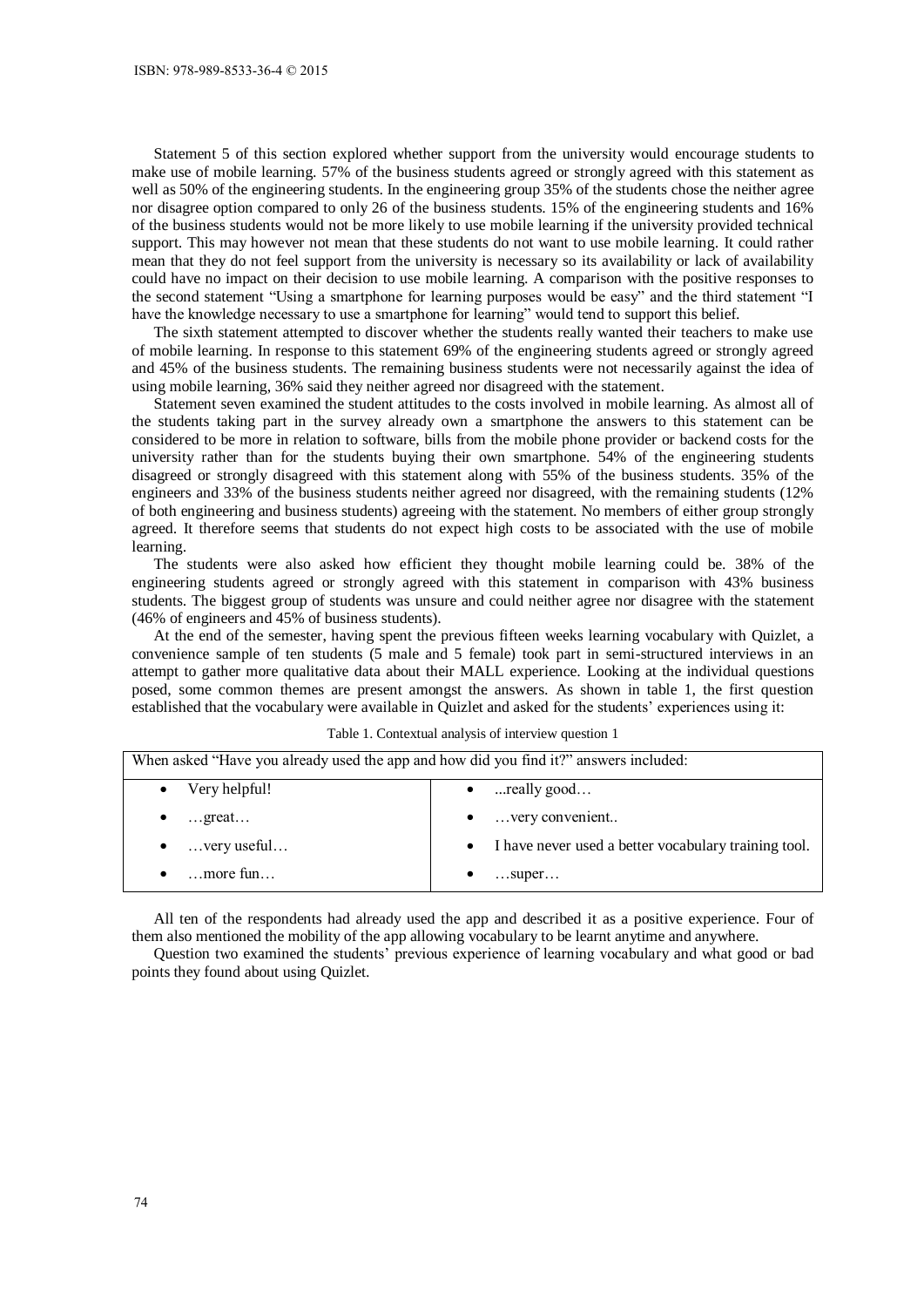|  |  | Table 2. Contextual analysis of email interview question 2 |
|--|--|------------------------------------------------------------|
|--|--|------------------------------------------------------------|

- Index cards.
- Printed A4 list.
- ..from the book..
- ..long lists…
- Phase 6.

- Mostly the Learn function.
- All the modes Match was most fun.
- I liked Learn mode the best.
- Cards mode.
- All three modes.

|                                                                                                                                                | 11th International Conference Mobile Learning 2015                                                                                                                                                                                                                                                                                                                                                                                     |
|------------------------------------------------------------------------------------------------------------------------------------------------|----------------------------------------------------------------------------------------------------------------------------------------------------------------------------------------------------------------------------------------------------------------------------------------------------------------------------------------------------------------------------------------------------------------------------------------|
|                                                                                                                                                |                                                                                                                                                                                                                                                                                                                                                                                                                                        |
|                                                                                                                                                |                                                                                                                                                                                                                                                                                                                                                                                                                                        |
|                                                                                                                                                | Table 2. Contextual analysis of email interview question 2<br>When asked "How did you previously learn vocabulary? What advantages or disadvantages do you see in                                                                                                                                                                                                                                                                      |
| using Quizlet?" answers included:                                                                                                              |                                                                                                                                                                                                                                                                                                                                                                                                                                        |
| Index cards.                                                                                                                                   |                                                                                                                                                                                                                                                                                                                                                                                                                                        |
| $\bullet$<br>Printed A4 list.                                                                                                                  |                                                                                                                                                                                                                                                                                                                                                                                                                                        |
|                                                                                                                                                |                                                                                                                                                                                                                                                                                                                                                                                                                                        |
| $\ldots$ from the book                                                                                                                         |                                                                                                                                                                                                                                                                                                                                                                                                                                        |
| $\log$ lists                                                                                                                                   |                                                                                                                                                                                                                                                                                                                                                                                                                                        |
| Phase 6.                                                                                                                                       |                                                                                                                                                                                                                                                                                                                                                                                                                                        |
| one uses ready-made digital (or paper) flashcards.<br>The third question went into more detail regarding how the students made use of Quizlet. | One student mentioned using a PC program (Phase 6) to learn vocabulary and the remaining students<br>used either index cards or a printed list. All of the students mentioned the fact that the vocabulary was<br>already available as a time saving benefit. However two of them students did recognise that writing<br>vocabulary by hand onto index cards is part of the learning process and that this opportunity disappears when |
|                                                                                                                                                | Table 3. Contextual analysis of email interview question 3                                                                                                                                                                                                                                                                                                                                                                             |
| how did you find them?" answers included:                                                                                                      | When asked "The Quizlet app has three modes: Cards, Learn and Match. Which of these have you used and                                                                                                                                                                                                                                                                                                                                  |
| Mostly the Learn function.<br>$\bullet$                                                                                                        |                                                                                                                                                                                                                                                                                                                                                                                                                                        |
| All the modes – Match was most fun.<br>٠                                                                                                       |                                                                                                                                                                                                                                                                                                                                                                                                                                        |
| I liked Learn mode the best.<br>٠                                                                                                              |                                                                                                                                                                                                                                                                                                                                                                                                                                        |
| Cards mode.                                                                                                                                    |                                                                                                                                                                                                                                                                                                                                                                                                                                        |
| All three modes.<br>٠                                                                                                                          |                                                                                                                                                                                                                                                                                                                                                                                                                                        |
| questionnaire results and asked for their opinion:                                                                                             | The playful game-based nature of the Match mode was mentioned by several students as being especially<br>fun, rewarding and motivating. The fourth question presented the students with an artefact from the                                                                                                                                                                                                                           |
|                                                                                                                                                | Table 4. Contextual analysis of email interview question 4                                                                                                                                                                                                                                                                                                                                                                             |
|                                                                                                                                                | When asked "In a recent survey at the university 73% of participants agreed or strongly agreed that mobile                                                                                                                                                                                                                                                                                                                             |
| learning could help them learn English. Was do you think?" answers included:                                                                   |                                                                                                                                                                                                                                                                                                                                                                                                                                        |
| I agree.<br>٠                                                                                                                                  | It makes it possible to learn on the move.<br>$\bullet$                                                                                                                                                                                                                                                                                                                                                                                |
| As long as it is practical, yes!                                                                                                               | Yes, mobile learning really helped me.<br>٠                                                                                                                                                                                                                                                                                                                                                                                            |
| It can definitely help.                                                                                                                        | I am absolutely convinced.<br>$\bullet$                                                                                                                                                                                                                                                                                                                                                                                                |
| society shouldn't get too dependent                                                                                                            | a good idea                                                                                                                                                                                                                                                                                                                                                                                                                            |
| on smartphones.                                                                                                                                |                                                                                                                                                                                                                                                                                                                                                                                                                                        |
|                                                                                                                                                |                                                                                                                                                                                                                                                                                                                                                                                                                                        |
| learning to be implemented in the university.                                                                                                  | Finally, as shown in table 5, a second artefact was given to discuss whether students would like mobile                                                                                                                                                                                                                                                                                                                                |
|                                                                                                                                                |                                                                                                                                                                                                                                                                                                                                                                                                                                        |
|                                                                                                                                                | 75                                                                                                                                                                                                                                                                                                                                                                                                                                     |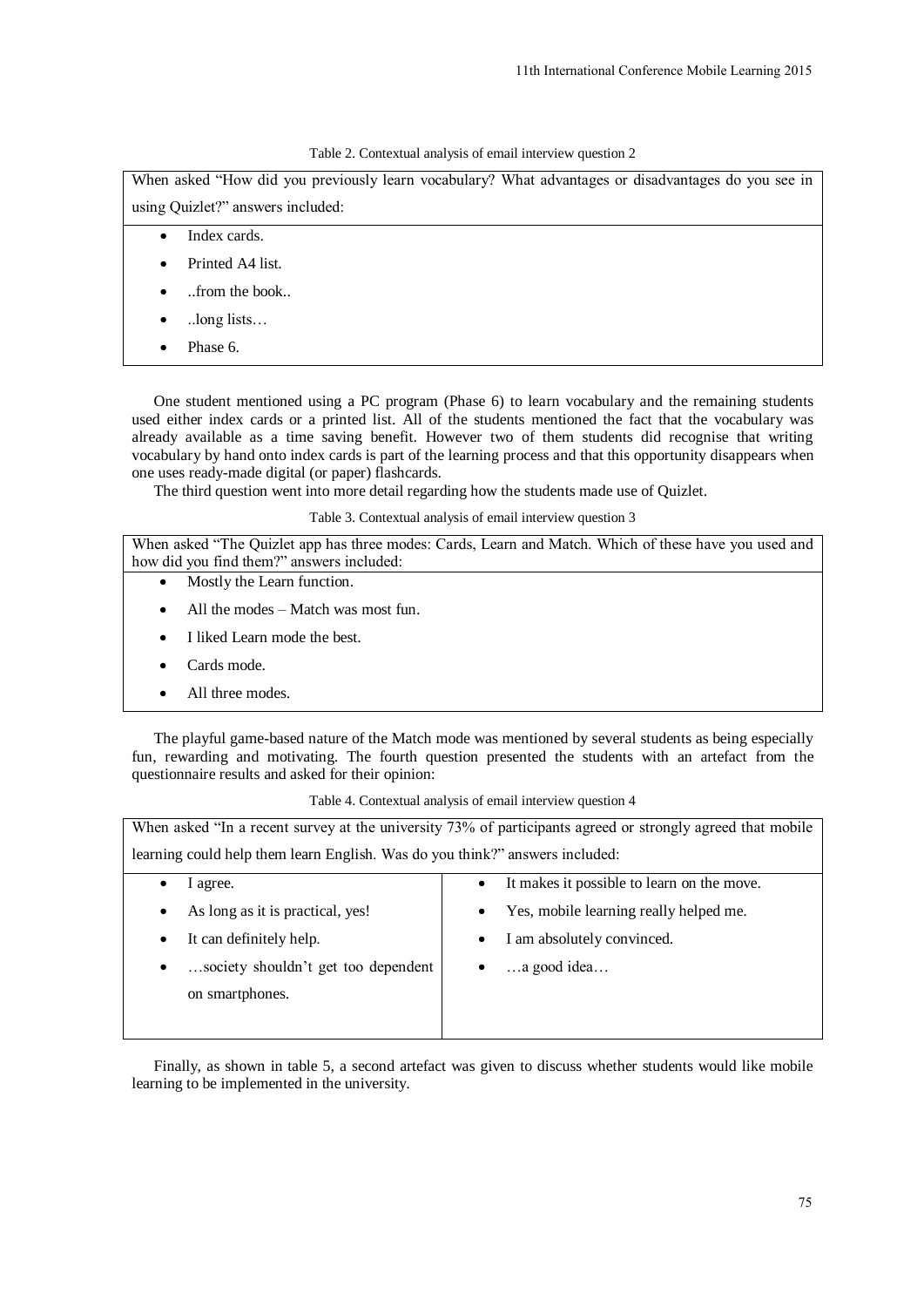#### Table 5. Contextual analysis of email interview question 5

When asked "More than half of the survey participants (55%) would welcome it if tutors started to use mobile learning. What do you think?" answers included:

#### Can be useful.

- …for other modules too.
- I would welcome it…
- I would like an app for every module.
- I can recommend it.
- Too many outside influences distract from learning.

As can clearly be seen, the student attitudes were largely positive although one participant did mention the same concern expressed by Kulkulska-Hulme and Traxler (Beetham & Sharpe, 2007) that learning outside of a classroom has a risk of distractions that can damage the learning process.

In addition to the questionnaires and interviews, the exam results from the two most recent semesters were also examined. Both compulsory technical English exam papers are structured in the same way with part one being 15 vocabulary which had to be defined in English. The results are summarized in table 6.

| Exam                     | N (participants) | Min | Max | Mean | Mode | <b>Median</b> |
|--------------------------|------------------|-----|-----|------|------|---------------|
| <b>Technical English</b> | 88               |     | 15  | 9.70 | 15   | 10            |
| Professional             |                  |     |     |      |      |               |
| English:                 | 55               |     | 15  | 8.95 | 15   | q             |
| Engineering              |                  |     |     |      |      |               |

Table 6. Comparison of vocabulary section words defined correctly

As can clearly be seen the mean and median scores were higher in the first exam where the students did not officially have access to the Quizlet app to learn the vocabulary. As the cohorts are of different sizes a chi-square analysis should be conducted to confirm if these differences are significant. To aid calculation and increase reliability the results will be grouped into three categories: Poor (0-4 words correct), OK (5-9 words correct) and Good (10-15 words correct). This analysis will test the null hypothesis "There is no relation to the use of Quizlet to learn vocabulary and the number of points achieved" (see table 7).

|               | Poor            | OK            | Good              | Row totals    |
|---------------|-----------------|---------------|-------------------|---------------|
|               | $(0-4$ correct) | (5-9 correct) | $(10-15$ correct) |               |
| Technical     | 15 (17.23)      | 25 (24.62)    | 48 (46.15)        | 88            |
| English       | [0.29]          | [0.00]        | [0.07]            |               |
| Professional  | 13 (10.77)      | 15 (15.38)    | 27 (28.85)        | 55            |
| English:      | [0.46]          | [0.00]        | [0.12]            |               |
| Engineering   |                 |               |                   |               |
| Column totals | 28              | 40            | 75                | 143           |
|               |                 |               |                   | [Grand Total] |
|               |                 |               |                   |               |

Table 7. Chi-square analysis of vocabulary defined correctly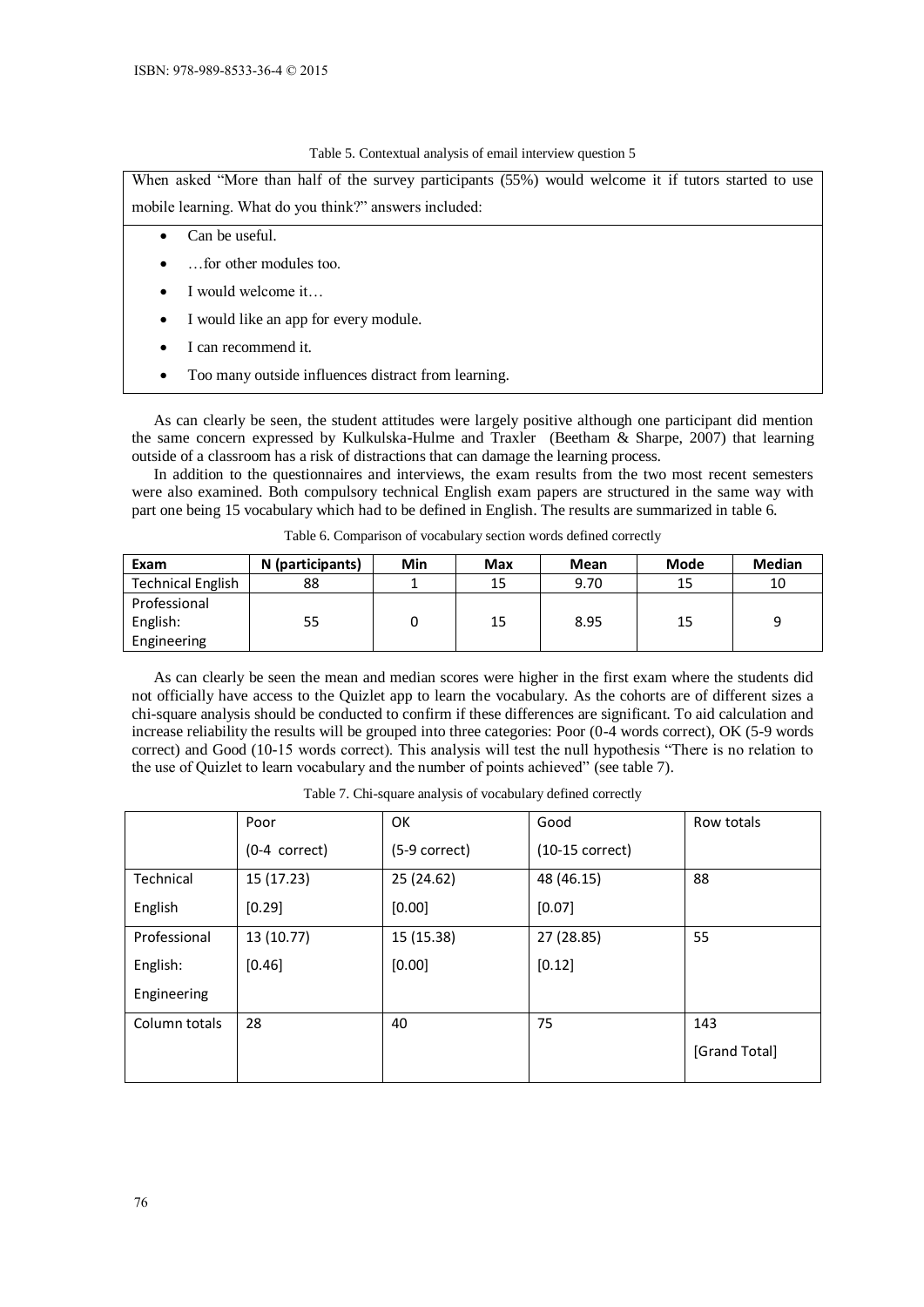The resulting chi-square value of  $0.94$  is well below the critical value of  $5.99$  (df=2, level of significance=0.05) indicating that there is actually no significant difference found between the vocabulary points in the two exams. This therefore confirms the null hypothesis and would suggest that the use of the Quizlet app made no difference to student performance in this section of the exam.

## **3. CONCLUSION**

Despite the mixed results of this study it seems that the use of mobile-assisted language learning does have potential. It is therefore very worthwhile to pursue further research in this area. The literature review and results show that there is a lot of room to expand and extend this work.

The students surveyed were very keen to make use of the Quizlet app and although it did not seem to lead to an immediate improvement in exam performance, the student perception of the learning process was positive. This positive attitude may lead to a long term effect which sees students remembering the vocabulary longer and more completely. As this project has not seen the use of Quizlet cause any harm it would seem that there is no reason not to keep the vocabulary available whilst nevertheless continuing to monitor student progress. 11th International Conference Mobile Learning 2015<br>
v the critical value of 5.99 (df=2, level of<br>
cicant difference found between the vocabulary<br>
pothesis and would suggest that the use of the<br>
section of the exam.<br>
of mo

As mobile learning and mobile-assisted language learning are relatively new fields it would be interesting to explore this area further with continued research to gain a better understanding of what works best, slowly building towards a set of guidelines for the entire university.

Lominé's (2009) three factors when implementing m-learning should however definitely be kept in mind. The pedagogy, economics and technology must all be carefully considered to ensure students and staff perceive a genuine benefit to mlearning and it is not just seen as a fad or an attempt to be trendy.

At the end of the day, a positive student attitude is one of the most important factors in successful learning and even contributes to retention on a course. If the simple use of a mobile app for learning vocabulary can contribute towards an enjoyable and rewarding learning experience then we should definitely support it.

#### **REFERENCES**

Book

Beetham, H. & Sharpe, R., (2007). *Rethinking pedagogy for a digital age: designing and delivering elearning*, Abingdon: Routledge.

Journal

- Ally, M. & Prieto-Blázquez, J. (2014). What is the future of mobile learning in education? Mobile learning applications in higher education. [Special section]. Revista de Universidad Sociedad del Conocimiento (RUSC). Vol. 11, No 1, pp. 142 – 151.
- Basaran, S. & Cabaroglu, N. (2014). Language learning podcasts and learners' belief change. In *TESL-EJ, The Electronic Journal for English as a Second Language*, Vol. 17, Number 4, pp. 1 – 32.
- Chinnery, G.M. (2006). EMERGING TECHNOLOGIES Going to the MALL: Mobile-assisted Language Learning, In *Language learning and technology*, January 2006, Volume 10, number 1, pp. 9 – 16.
- Davie, N. & Heß, M.T. (2012). Studierende nehmen Mobile Learning selbst in die Hand: Ergebnisse einer Umfrage an der Fachhochschule Südwestfalen in Meschede. In *Hamburger EL Magazin* # 9, pp. 14 -15.
- Hadi, F.Z. & Kishik, A.A. (2014) Acceptance of mobile learning among university students in Malaysia, In *Journal of Computing & Organisational Dynamics*, 02/2014, pp. 1 – 14.
- Jaradat, R.M. (2013) Students' attitudes and perceptions towards using m-learning for French language learning, In *International Journal of Learning Management Systems*, No. 1, 2014, pp. 1 – 9.
- Kukulska-Hulme, A. & Shield, L. (2008). An overview of mobile-assisted language learning: From content delivery to supported collaboration and interaction. In *ReCALL*, 20(3), pp. 271–289.

Kukulska-Hulme, A. (2009). Will mobile learning change language learning? In *ReCALL*, 21(2), pp. 157– 165.